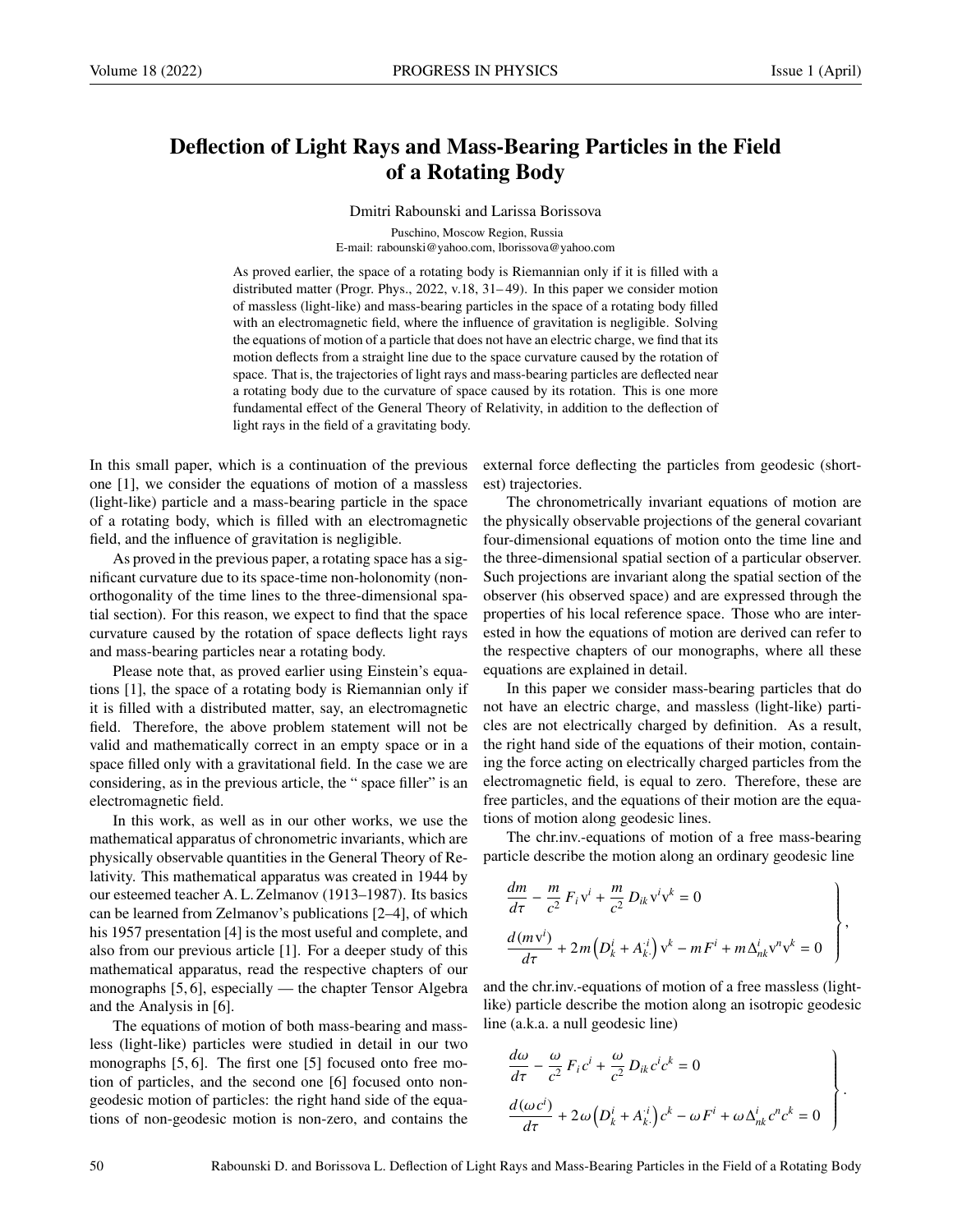Here in the equations of motion and so forth, *m* is the relativistic mass of the travelling particle,  $\omega$  is the relativistic frequency of the massless (light-like) particle,  $d\tau$  is the physically observable time interval expressed through the linear velocity <sup>v</sup>*<sup>i</sup>* of the rotation of space

$$
d\tau = \sqrt{g_{00}} dt - \frac{1}{c^2} v_i dx^i,
$$
  

$$
v_i = -\frac{c g_{0i}}{\sqrt{g_{00}}}, \qquad v^i = -c g^{0i} \sqrt{g_{00}},
$$

and, respectively the chr.inv.-vector of the physically observable velocity of the travelling particle has the form

$$
v^i = \frac{dx^i}{d\tau}, \qquad v_i v^i = h_{ik} v^i v^k = v^2,
$$

which in the ultimate case transforms into the chr.inv.-vector of the physically observable velocity of light, the square of which is  $c_i c^i = h_{ik} c^i c^k = c^2$ .

Please note that, according to the theory of chronometric invariants, the square of any chr.inv.-quantity, and also lifting and lowering indices in chr.inv.-quantities is determined through the chr.inv.-metric tensor

$$
h_{ik} = -g_{ik} + \frac{1}{c^2} v_i v_k
$$
,  $h^{ik} = -g^{ik}$ ,  $h^i_k = -g^i_k = \delta^i_k$ ,

which is obtained as the spatial chr.inv.-projection of the fundamental metric tensor  $g_{\alpha\beta}$  and has all its properties everywhere in the observer's three-dimensional spatial section.

Concerning the physically observable characteristics of space, which are terms in the equations of motion, these are the chr.inv.-vector of the gravitational inertial force  $F^i$  (where  $w = c^2 (1 - \sqrt{g_{00}})$  is the gravitational potential), the antisymmetric christian of the angular velocity of rotation of metric chr.inv.-tensor of the angular velocity of rotation of space,  $A_{ik}$ , the symmetric chr.inv.-tensor of deformation of space,  $D_{ik}$ , and the chr.inv.-Christoffel symbols  $\Delta^i_{jk}$ , (coherence coefficients of space), i.e.

$$
F_i = \frac{1}{1 - \frac{w}{c^2}} \left( \frac{\partial w}{\partial x^i} - \frac{\partial v_i}{\partial t} \right),
$$
  

$$
A_{ik} = \frac{1}{2} \left( \frac{\partial v_k}{\partial x^i} - \frac{\partial v_i}{\partial x^k} \right) + \frac{1}{2c^2} \left( F_i v_k - F_k v_i \right),
$$
  

$$
D_{ik} = \frac{1}{2} \frac{{}^* \partial h_{ik}}{\partial t}, \qquad D^{ik} = -\frac{1}{2} \frac{{}^* \partial h^{ik}}{\partial t},
$$
  

$$
\Delta^i_{jk} = h^{im} \Delta_{jk,m} = \frac{1}{2} h^{im} \left( \frac{{}^* \partial h_{jm}}{\partial x^k} + \frac{{}^* \partial h_{km}}{\partial x^j} - \frac{{}^* \partial h_{jk}}{\partial x^m} \right)
$$

where the chr.inv.-operators of derivation have the form

$$
\frac{\partial}{\partial t} = \frac{1}{\sqrt{g_{00}}} \frac{\partial}{\partial t}, \qquad \frac{\partial}{\partial x^i} = \frac{\partial}{\partial x^i} - \frac{g_{0i}}{g_{00}} \frac{\partial}{\partial x^0}
$$

In our further calculation of the deflection of light rays and mass-bearing particles in the field of a rotating body we will use the same space metric that we introduced in the previous paper [1]. This is the metric of a space, where the threedimensional space rotates due to the non-holonomity of the space-time, but there is no field of gravitation (or, to be more exact, the influence of gravitation is negligible).

Assume that the space rotates along the equatorial axis  $\varphi$ , i.e., along the geographical longitudes, with the velocity  $v_3 = \omega r^2 \sin^2 \theta$ , where  $\omega = const$  is the angular velocity of this rotation. Then according to the definition of  $v_1$ . rotation. Then, according to the definition of  $v_i$ ,

$$
v_3 = \omega r^2 \sin^2 \theta = -\frac{c g_{03}}{\sqrt{g_{00}}},
$$

we obtain the metric of such a space

 $ds^2$ 

$$
= c2 dt2 - 2 \omega r2 sin2 θ dt dφ -- dr2 - r2 (dθ2 + sin2 θ dφ2)
$$

As you can see, the non-zero components of the fundamental metric tensor  $q_{\alpha\beta}$  of this metric are equal to

$$
g_{00} = 1
$$
,  $g_{03} = -\frac{\omega r^2 \sin^2 \theta}{c}$ ,  
\n $g_{11} = -1$ ,  $g_{22} = -r^2$ ,  $g_{33} = -r^2 \sin^2 \theta$ ,

and, according to the definition of the chr.inv.-metric tensor *hik*, its non-zero components in the metric are equal to

$$
h_{11} = 1, \quad h_{22} = r^2, \quad h_{33} = r^2 \sin^2 \theta \left( 1 + \frac{\omega^2 r^2 \sin^2 \theta}{c^2} \right),
$$
  

$$
h^{11} = 1, \quad h^{22} = \frac{1}{r^2}, \quad h^{33} = \frac{1}{r^2 \sin^2 \theta \left( 1 + \frac{\omega^2 r^2 \sin^2 \theta}{c^2} \right)},
$$

where, since the matrix  $h_{ik}$  is diagonal, the upper-index components of  $h_{ik}$  are obtained as  $h^{ik} = (h_{ik})^{-1}$  just like the invertible matrix components to any diagonal matrix.

Using the definition of the antisymmetric chr.inv.-tensor of the angular velocity of rotation of space, *Aik*, we obtain that its non-zero components in the rotating space we are considering are equal to

$$
A_{13} = \omega r \sin^2 \theta, \qquad A_{31} = -A_{13},
$$
  
\n
$$
A_{23} = \omega r^2 \sin \theta \cos \theta, \qquad A_{32} = -A_{23},
$$
  
\n
$$
A^{13} = \frac{\omega}{r \left(1 + \frac{\omega^2 r^2 \sin^2 \theta}{c^2}\right)}, \qquad A^{31} = -A^{13},
$$
  
\n
$$
A^{23} = \frac{\omega \cot \theta}{r^2 \left(1 + \frac{\omega^2 r^2 \sin^2 \theta}{c^2}\right)}, \qquad A^{32} = -A^{23}.
$$

Using the definition of the chr.inv.-Christoffel symbols  $\Delta^i_{jk}$  (coherence coefficients of space), after some algebra, we obtain formulae for their non-zero components in the rotating

,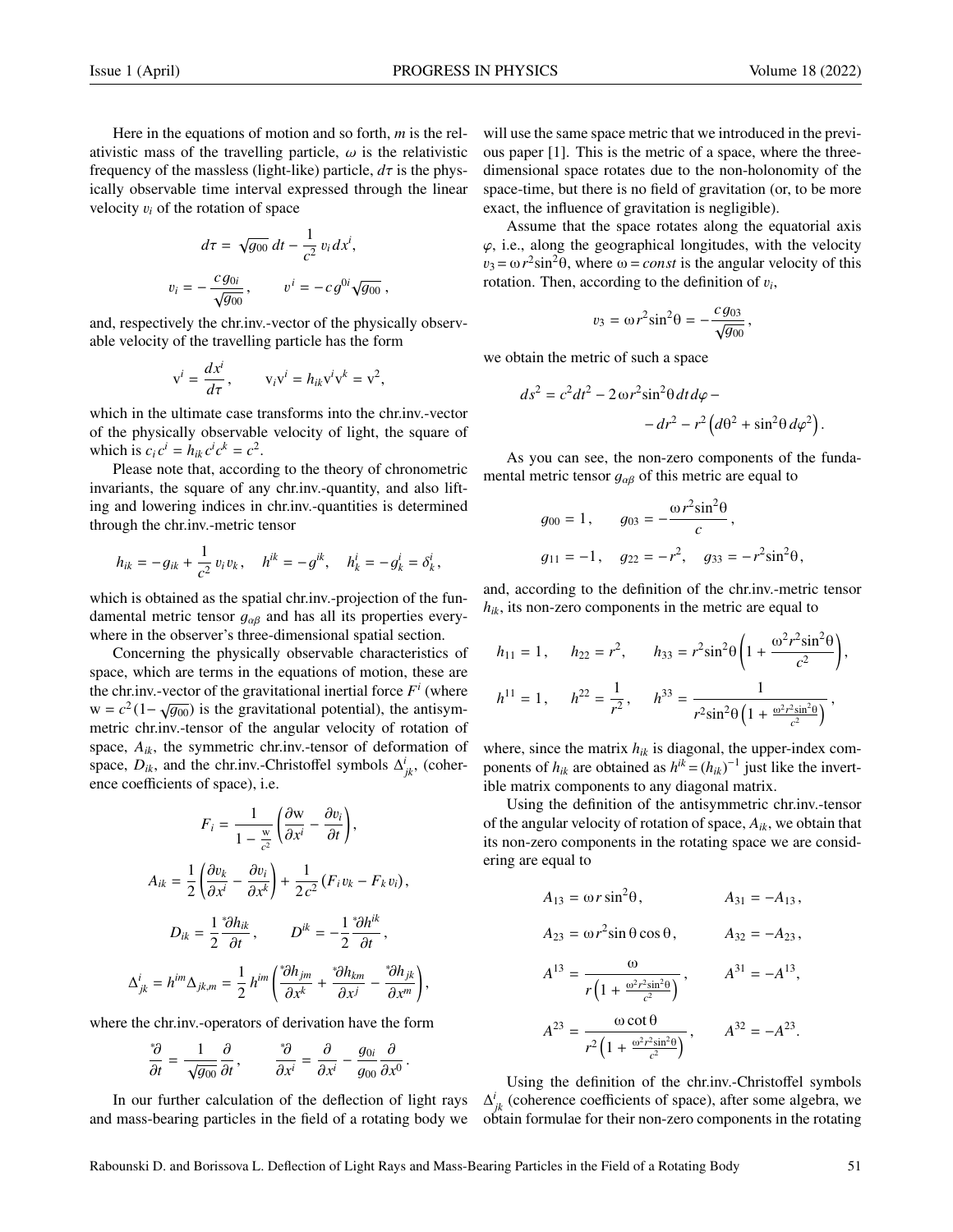space we are considering. They have the form

$$
\Delta_{22}^{1} = -r,
$$
\n
$$
\Delta_{33}^{1} = -r \sin^{2} \theta \left( 1 + \frac{2 \omega^{2} r^{2} \sin^{2} \theta}{c^{2}} \right),
$$
\n
$$
\Delta_{12}^{2} = \Delta_{21}^{2} = \frac{1}{r},
$$
\n
$$
\Delta_{33}^{2} = -\sin \theta \cos \theta \left( 1 + \frac{2 \omega^{2} r^{2} \sin^{2} \theta}{c^{2}} \right),
$$
\n
$$
\Delta_{13}^{3} = \Delta_{13}^{3} = \frac{1}{r \left( 1 + \frac{\omega^{2} r^{2} \sin^{2} \theta}{c^{2}} \right)} \left( 1 + \frac{2 \omega^{2} r^{2} \sin^{2} \theta}{c^{2}} \right),
$$
\n
$$
\Delta_{23}^{3} = \Delta_{32}^{3} = \frac{\cot \theta}{1 + \frac{\omega^{2} r^{2} \sin^{2} \theta}{c^{2}}} \left( 1 + \frac{2 \omega^{2} r^{2} \sin^{2} \theta}{c^{2}} \right).
$$

Now, using the obtained physically observable characteristics of the rotating space we are considering, we will modify the general formulae of the chr.inv.-equations of free motion (see above) in accordance with the space metric. As a result, we will obtain the chr.inv.-equations of motion of a free massbearing particle and a free massless (light-like) particle in the rotating space. The solution of these equations will show the effect of deflection of light rays and mass-bearing particles in the field of a rotating body.

Since  $q_{00} = 1$  in the metric, and the rotation of space is stationary  $(v_3 = \omega r^2 \sin^2 \theta$  is not time-dependent), then the gravi-<br>tational potential  $w = c^2 (1 - \sqrt{a_0})$  is equal to zero and hence tational potential w= $c^2(1-\sqrt{g_{00}})$  is equal to zero and, hence,<br>the gravitational inertial force vanish  $F_1 = 0$ the gravitational inertial force vanish,  $F_i = 0$ .

In addition, you can see that neither the fundamental metric tensor  $g_{\alpha\beta}$  nor the chr.inv.-metric tensor  $h_{ik}$  of the metric are not time-dependent, the rotating space we are considering does not deform and, hence, the tensor of deformation of space vanish,  $D_{ik} = 0$ .

As a result, since  $F_i = 0$  and  $D_{ik} = 0$ , the chr.inv.-equations of motion of a free mass-bearing particle in the rotating space we are considering take the simplified form

$$
\frac{dm}{d\tau} = 0
$$
\n
$$
\frac{d(mv^{i})}{d\tau} + 2mA_{k}^{i}v^{k} + m\Delta^{i}_{nk}v^{n}v^{k} = 0
$$

and the chr.inv.-equations of motion of a free massless (lightlike) particle are simplified to the form

$$
\frac{d\omega}{d\tau} = 0
$$
\n
$$
\frac{d(\omega c^{i})}{d\tau} + 2\omega A_{k}^{i}c^{k} + \omega \Delta_{nk}^{i}c^{n}c^{k} = 0
$$

The above equations are identical. Therefore they are solved in the same way and have the same solution.

Consider the above equations of motion of a free massbearing particle as a sample (the solution for a free massless particle will be the same).

The scalar equation of motion solves as  $m = const$ . With this solution taken into account, we substitute here the obtained formulae for the tensor of the angular velocity of rotation of space,  $A_{ik}$ , and the Christoffel symbols  $\Delta^i_{jk}$ . As a result, neglecting higher order terms (otherwise the equations are unsolvable), we obtain the vectorial equations of motion in the component form suitable for their further analysis

$$
\frac{dv^{1}}{d\tau} - 2 \omega r \sin^{2} \theta v^{3} - r v^{2} v^{2} - r \sin^{2} \theta v^{3} v^{3} = 0
$$
\n
$$
\frac{dv^{2}}{d\tau} - 2 \omega \sin \theta \cos \theta v^{3} + \frac{2}{r} v^{1} v^{2} - \sin \theta \cos \theta v^{3} v^{3} = 0
$$
\n
$$
\frac{dv^{3}}{d\tau} + \frac{2 \omega}{r} v^{1} + 2 \omega \cot \theta v^{2} + \frac{2}{r} v^{1} v^{3} + 2 \cot \theta v^{2} v^{3} = 0
$$

Even a brief look at the obtained equations of motion shows that the three possible effects are conceivable:

- 1. The deflection of a travelling free particle along the geographic longitudes (the third equation in the above system);
- 2. The deflection of a travelling free particle along the geographic latitudes (the second equation);
- 3. The acceleration or braking of a travelling free particle in the radial direction (the first equation).

The problem is that the above system of differential equations is unsolvable in the general form. Therefore, we will consider a simplified particular case of the equations, and calculate all three of the above effects just for this case.

Consider a particle travelling at a very high radial velocity  $v<sup>1</sup>$  in the equatorial plane exactly along the radial axis to the origin of the coordinates. Say, a particle from the near-Earth space travels freely in the equatorial plane directly to the Earth's surface. In this case, the velocities of its deflection along the geographical latitudes and longitudes,  $v^2$  and  $v<sup>3</sup>$ , are negligible compared to  $v<sup>1</sup>$ , and the above equations take the simplified form

$$
\begin{aligned}\n\frac{dv^1}{d\tau} - 2\omega r v^3 - r v^2 v^2 - r v^3 v^3 &= 0 \\
\frac{dv^2}{d\tau} + \frac{2}{r} v^1 v^2 &= 0 \\
\frac{dv^3}{d\tau} + \frac{2\omega}{r} v^1 + \frac{2}{r} v^1 v^3 &= 0\n\end{aligned}
$$

In addition, we assume that the particle's velocity in the radial direction gains only a very small increment or decrement  $\alpha'$  compared to its numerical value  $v<sup>1</sup>$ , which, according to our initial assumption, is very large. As a result, we set  $v<sup>1</sup> = const$  in the equations of motion along the equatorially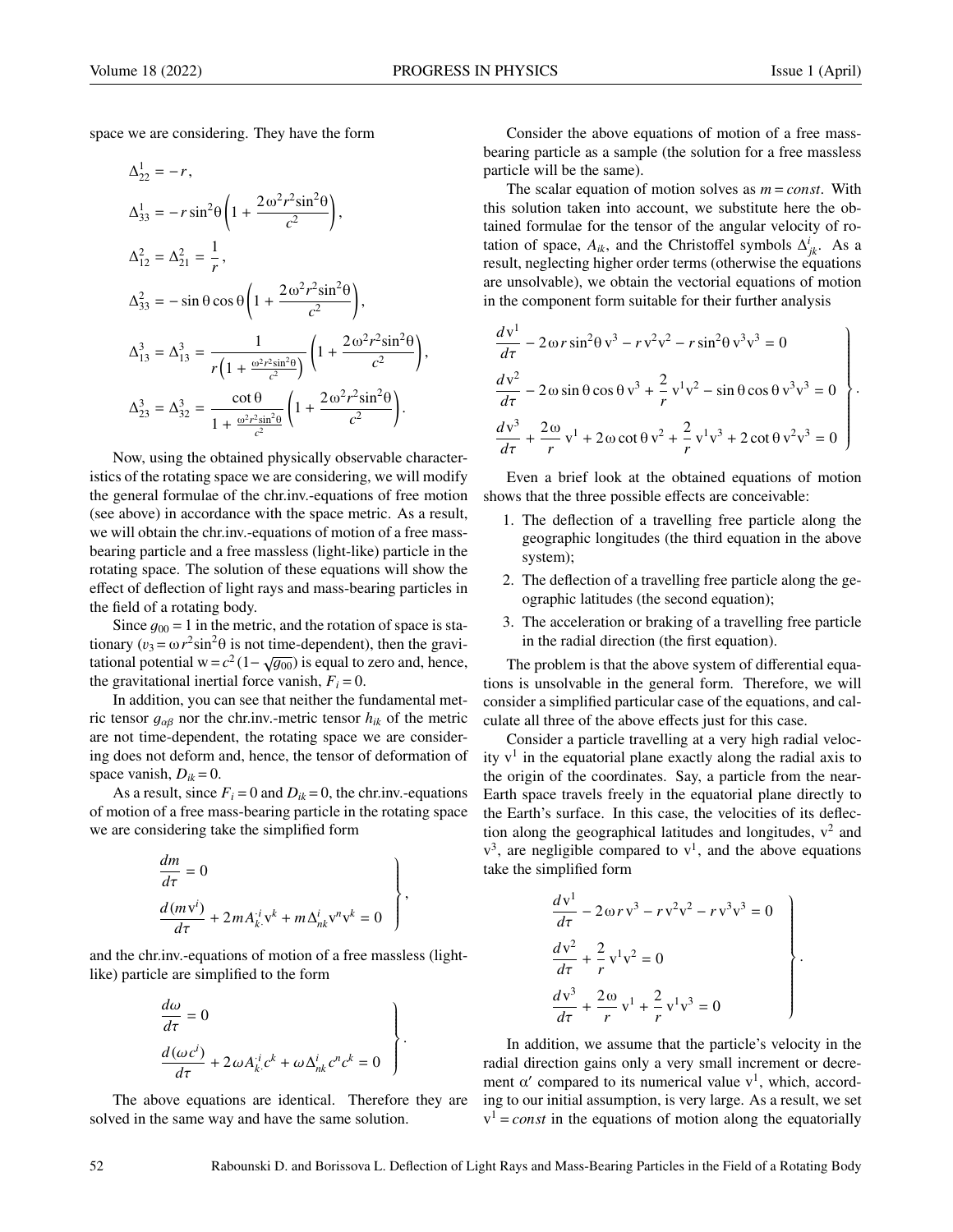longitudinal axis  $\varphi$  (third equation) and the latitudinal axis  $\theta$  (second equation), but solve the equation of motion along the radial axis *r* (first equation) with respect to  $v^1 + \alpha'$ , i.e., with respect to the small parameter  $\alpha$ . Otherwise, the above system of differential equations is unsolvable.

1. Consider the third equation of motion (along the equatorial axis  $\varphi$ ). With the above assumptions, this equation takes the form, respectively,

$$
y' + ay + b = 0
$$
,  $\varphi'' + a\varphi' + b = 0$ ,

where we used the following notations

$$
y = v3 = \frac{d\varphi}{d\tau}, \quad a = \frac{2}{r}v^{1} = const, \quad b = \frac{2\omega}{r}v^{1} = const.
$$

The above differential equations for the velocity  $y = v<sup>3</sup>$  the coordinate  $\varphi$  with respect to the physically observand the coordinate  $\varphi$  with respect to the physically observable time  $\tau = x$  are solved as

$$
y = \frac{C}{e^{ax}} - \frac{b}{a}, \qquad \varphi = \frac{C_1}{e^{ax}} - \frac{bx}{a} + C_2,
$$

where the constants of integration found using the initial conditions  $x = x_0 = 0$  and  $y = y_0 = 0$ , are equal to

$$
C = \frac{b}{a} = \omega
$$
,  $C_1 = -\frac{b}{a^2} = -\frac{\omega r}{2v^1}$ ,  $C_2 = -C_1 = \frac{\omega r}{2v^1}$ .

As a result, we obtain solutions for the particle's velocity  $y = v<sup>3</sup>$  along the equatorial axis (along the geographic longitudes) as well as for the equatorial coordinate  $\alpha$  (geographic tudes), as well as for the equatorial coordinate  $\varphi$  (geographical longitude) of the arrival point of this particle.

The obtained solution for the particle's velocity along the equatorial axis  $\varphi$  has the form

$$
v^3 = -\omega + \omega e^{-\frac{2}{r}v^1\tau}.
$$

Here the first term  $-\omega$  is the particle's basics equatorial velocity, the origin of which is the banally shift of the equatorial coordinate  $\varphi$  to its negative numerical values due to the Earth's turn over the particle's travel to the Earth.

The second, additional term means that a particle freely travelling to the surface of a rotating body gains an additional velocity directed along the equator (geographical longitudes) opposite to the rotation of the body.

The obtained solution for the equatorial coordinate  $\varphi$  of the arrival point of this particle has the form

$$
\varphi = \varphi_0 - \omega \tau + \frac{\omega r}{2v^1} \left( 1 - e^{-\frac{2}{r}v^1 \tau} \right).
$$

The third, additional term of this solution means that a particle freely travelling to the surface of a rotating body is deflected along the equator (geographical longitudes) opposite to the rotation of the body.

All this is because the rotation of any body gets space curved near it, thereby creating a "slope of the hill" slowing "down" along the equator towards the rotation of this body. In other words, space is curved by a rotating body in the direction of its rotation. As a result, a particle freely travelling to a rotating body "rolls down the curvature hill" of space along the equator in the direction in which the body rotates.

The same effect is expected for light rays, since the equations of motion for a massless (light-like) particle and a massless particle are identical, and, hence, their solutions coincide (see above). Only the mass-bearing particle's velocity is replaced with the physically observable velocity of light.

Please note that, as Zelmanov showed in 1944 using the mathematical apparatus of chronometric invariants, the vectorial components of the physically observable velocity of light depend on the geometric properties of space, as well as on the physical properties of distributed matter, despite the fact that the square of the velocity remains invariant.

As a result, the solution for the equatorial coordinate  $\varphi$  of the arrival point of a light ray falling down from space onto the Earth's surface in the equatorial plane has the form

$$
\varphi = \varphi_0 - \omega \tau + \frac{\omega r}{2c^1} \left( 1 - e^{-\frac{2}{r}c^1 \tau} \right),
$$

where  $c<sup>1</sup>$  is the physically observable velocity of light in the radial direction.

Since the Earth, as well as any other planet or star, has its own gravitational field, a mass-bearing particle freely travelling to its surface gains a substantial acceleration. In this case, the particle's radial velocity cannot be assumed to be constant even in the first order approximation. For this reason, we will calculate the numerical value of the above effect, which we theoretically discovered, for a light ray.

Consider a light ray travelling, say, from the Moon to the Earth's surface along the radial axis *r* in the equatorial plane of the Earth. In this case, the physically observable velocity of light is equal to  $c^1 = -3 \times 10^{10}$  cm/sec, since the vector<br>of the velocity of light is directed opposite to the reading of of the velocity of light is directed opposite to the reading of the radial coordinates, the origin of which is the centre of the Earth. The Earth rotates around its axis with the angular velocity  $\omega = 1$  rev/day =  $1.16 \times 10^{-5}$  rev/sec, and the Earth's radius is equal to  $r = 6.4 \times 10^8$  cm. As a result, we obtain that radius is equal to  $r = 6.4 \times 10^8$  cm. As a result, we obtain that the curvature of space caused by the Earth's rotation around the curvature of space caused by the Earth's rotation around its axis deflects a light ray coming to the Earth's surface from the Moon ( $\tau = 1$  sec) in the longitudinal direction in which the Earth rotates by the angle equal to

$$
\Delta \varphi = \frac{\omega r}{2c^1} \left( 1 - e^{-\frac{2}{r}c^1 \tau} \right) = 1.2 \times 10^{-7} \text{ rev} = 0.16'',
$$

where the main goal into the effect is made due to the first term, and the second term is equal to  $1.5 \times 10^{-41}$  and, therefore, can be neglected.

The effect calculated for the Earth is small. Meanwhile, this effect increases with the radius and rotation velocity of the cosmic body. For example, the Sun has the radius equal to  $r = 7.0 \times 10^{10}$  cm, and rotates around its axis with the angular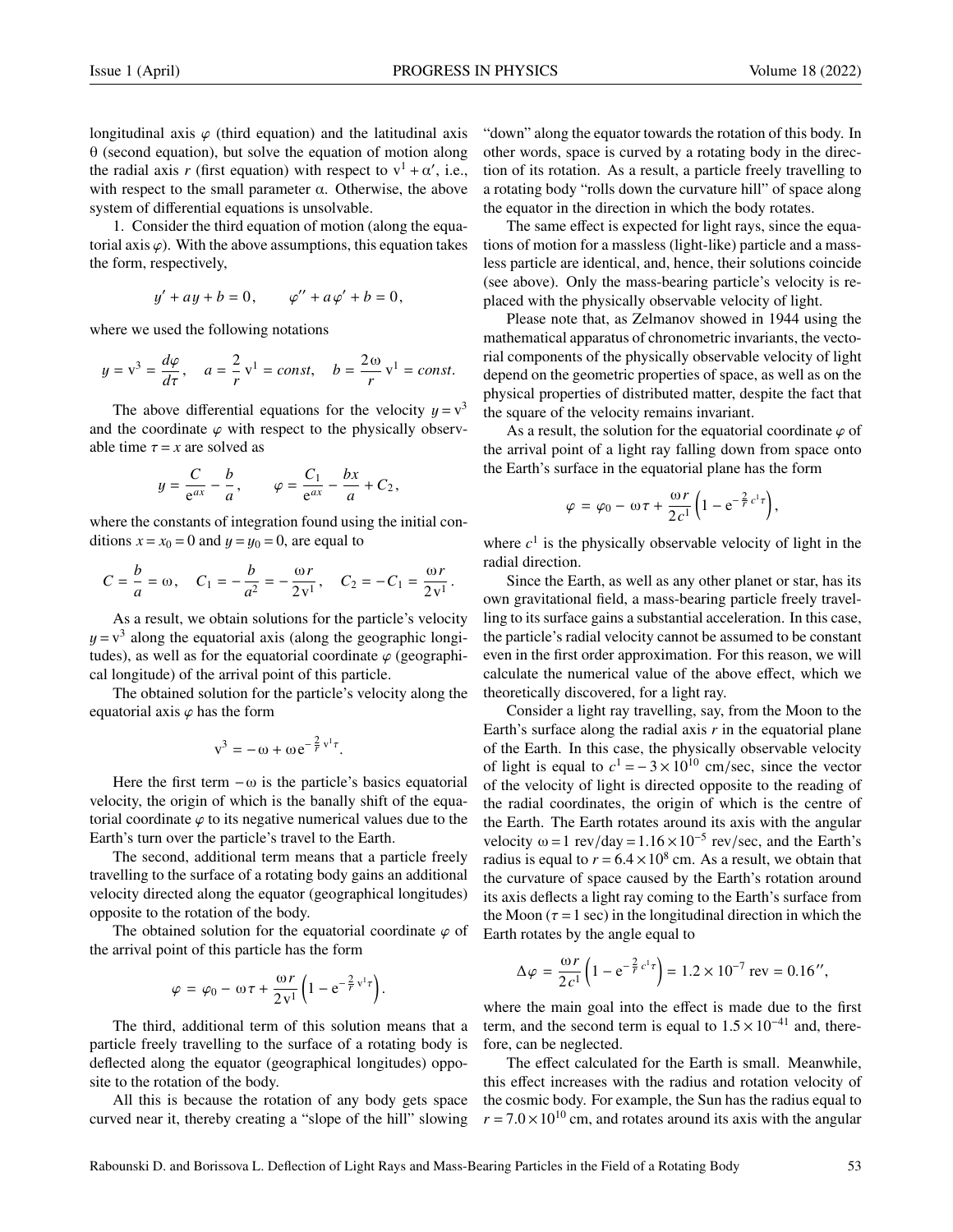velocity  $\omega = 4.5 \times 10^{-7}$  rev/sec. Therefore, the curvature of space caused by the Sun's rotation around its axis deflects a light ray coming to the Sun's surface in the longitudinal direction in which the Sun rotates by the angle equal to

$$
\Delta \varphi = 5.3 \times 10^{-7} \text{ rev} = 0.68''.
$$

Obviously, this effect has a much larger numerical value near a rapidly rotating star, such as Wolf-Rayet stars or neutron stars.

2. Now consider the second equation of motion (along the geographical latitudes, where the polar angle  $\theta$  is read from the North pole). With the same assumptions as those we used in the third equation above, neglecting higher order terms and taking the obtained solution  $v^3 = -\omega$  into account, this equation takes the form, respectively,

$$
y' + ay = 0, \qquad \theta'' + a\theta' = 0,
$$

where

$$
y = v^2 = \frac{d\theta}{d\tau}
$$
,  $a = \frac{2}{r}v^1 = const.$ 

 $d\tau$  *d*<sub>τ</sub> *r constructions* 

$$
y = \frac{C}{e^{ax}}, \qquad \theta = \frac{C_1}{e^{ax}} + C_2,
$$

where the constants of integration found using the initial conditions  $x = x_0 = 0$  and  $y = y_0 = 0$ , are equal to  $C = 0$ ,  $C_1 = 0$  and  $C_2 = \theta_0$ . As a result, the solutions take the final form

$$
v^2 = 0, \qquad \theta = \theta_0,
$$

i.e., a particle freely travelling to the surface of a rotating body is not deflected up or down the geographical latitudes.

3. Finally, consider the first equation of motion (along the radial coordinates). As is explained in the beginning, we assume that the particle's velocity in the radial direction gains a very small increment or decrement  $\alpha'$  compared to its numerical value  $v<sup>1</sup>$ , which, according to our initial assumption, is very large. Thus, we assume  $v^1 = const$  and solve the first equation of motion with respect to  $v^1 + \alpha'$ , i.e., with respect to the small parameter α. Neglecting higher order terms and taking the obtained solutions  $v^3 = -\omega$  and  $v^2 = 0$  into account, the first equation of motion takes the form, respectively,

$$
y' + b = 0
$$
,  $a'' + b = 0$ ,

where  $y = \alpha'$  and  $b = \omega^2 r = const$  (here *r* is the radius of the rotating body). These simplest equations are solved as rotating body). These simplest equations are solved as

$$
y = C - bx
$$
,  $\alpha = -\frac{bx^2}{2} + C_2 x + C_1$ ,

where, using the initial conditions  $x = x_0 = 0$ ,  $\alpha = \alpha_0 = 0$  and  $y = y_0 = 0$ , we find that the constants of integration are equal to zero. As a result, we obtain

$$
\alpha' = -\omega^2 r \tau, \qquad \alpha = -\frac{\omega^2 r \tau^2}{2}.
$$

This solution means that a particle freely travelling to a rotating body gains an additional speed, and the length of its path is physically "stretched" due to the curvature of space caused by the body's rotation. As a result, the particle reaches the body later (with a delay in time) compared if the body did not rotate.

Thus, according to the obtained solution, the increment of the path length of a light ray that travelled, say, from the Moon to the Earth, and also the delay in time of its arrival are equal to

$$
\alpha = -8.8 \times 10^{-2}
$$
 cm,  $\Delta \tau = \frac{\alpha}{c^1} = 2.7 \times 10^{-12}$  sec,

while such corrections for a light ray that travelled from the Earth to the Sun are equal to

$$
\alpha = -1.8 \times 10^3 \text{ cm}, \quad \Delta \tau = \frac{\alpha}{c^1} = 5.9 \times 10^{-8} \text{ sec}.
$$

So, we theoretically found that a particle travelling freely to a rotating body is deflected slightly from its radial trajectory in the equatorial direction, in which the body rotates, i.e., along the geographical longitudes. In addition, during the travel, the particle gains a small increase of its velocity, and its path is physically "stretched" for a little, as a result of which the particle reaches the body with a delay in time compared to if the body did not rotate.

These two effects take place both for mass-bearing particles and for light rays (massless light-like particles).

The origin of these effects is the space curvature caused by the rotation of space. When any body rotates, the space around it curves towards the direction of its rotation and the centre of the body (the centre of rotation), thereby creating a "slope of the hill" descending "down" along the equator in the direction, in which the body rotates, and also to the centre of the body. When a particle travels freely to a rotating body, it "rolls down" the slope of the space curvature along the equator in the direction, in which the body rotates, as well as to the centre of the body.

These are two new fundamental effects of the General Theory of Relativity, we have discovered "au bout d'un stylo" in addition to the Einstein effect of the deflection of light rays in the field of a gravitating body.

Submitted on May 5, 2022

## References

- 1. Rabounski D. and Borissova L. Non-quantum teleportation in a rotating space with a strong electromagnetic field. *Progress in Physics*, 2022, v. 18, issue 1, 31–49.
- 2. Zelmanov A. L. Chronometric Invariants. Translated from the 1944 PhD thesis, American Research Press, Rehoboth, New Mexico, 2006.
- 3. Zelmanov A. L. Chronometric invariants and accompanying frames of reference in the General Theory of Relativity. *Soviet Physics Doklady*, 1956, v. 1, 227–230 (translated from *Doklady Academii Nauk USSR*, 1956, v. 107, issue 6, 815–818).